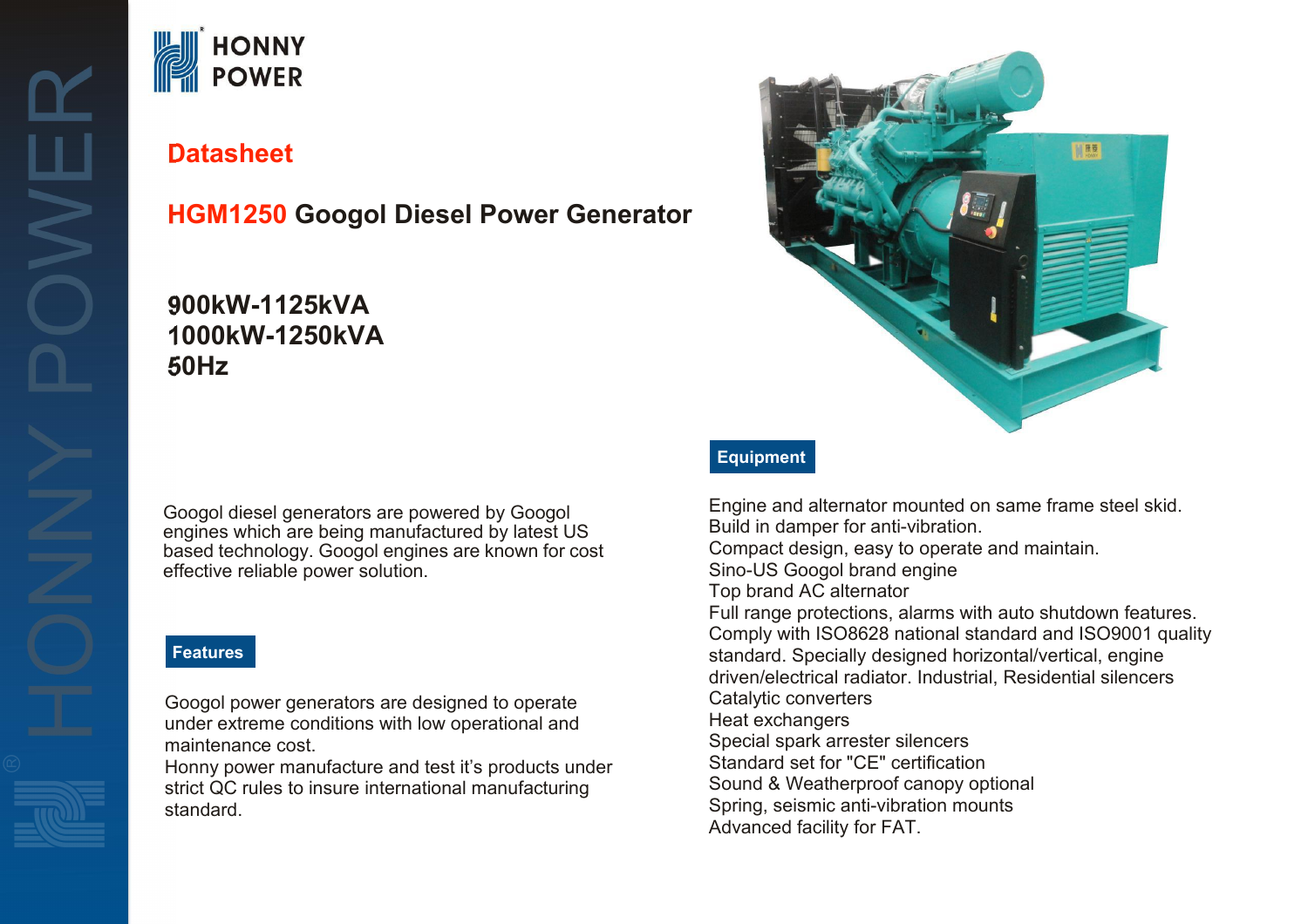## **Diesel Generator Specification**

| <b>Genset Model</b>           |        | <b>HGM1250</b> | <b>Engine Mo</b>  |
|-------------------------------|--------|----------------|-------------------|
| <b>Genset Prime Output</b>    | kW/kVA | 900/1125       | Speed             |
| <b>Genset Standby Output</b>  | kW/kVA | 1000/1250      | Standby Ou        |
| Rating Power Factor           |        | 0.8            | Prime Outpi       |
| Rating Speed                  | rpm    | 1500           | Engine Con        |
| <b>Rating Frequency</b>       | Hz     | 50             | Fan Quantit       |
| Rating Voltage                | V      | 400            | All Fans Re       |
| Engine Model                  |        | QTA2160-G5     | Engine Net        |
| Displacement                  |        | 35.4           | Engine Net        |
| Configuration                 |        | 8V             | Engine Net        |
| Genset Size-Open Type (LxWxH) | mm     | 4500x1920x2600 | <b>BMEP</b> for S |
| Genset Weight                 | kg     | 7600           | <b>BMEP</b> for P |

## **Engine Data in General**

|                                    |               | Turbocharger, air-water  | Typical Alte |
|------------------------------------|---------------|--------------------------|--------------|
| <b>Aspiration Type</b>             |               | aftercooler              | Speed droop  |
| Injection Type                     |               | <b>Direct Injection</b>  | Governing st |
| Configuration                      |               | Vee                      | Max. step lo |
| No. of Cylinders                   |               | 8                        |              |
| Displacement                       |               | 35.4                     |              |
| <b>Bore</b>                        | mm            | 170                      | Lubricatio   |
| Stroke                             | <sub>mm</sub> | 195                      |              |
| <b>Compression Ratio</b>           |               | 13.5:1                   | Lube Oil Sp  |
| <b>Piston Speed</b>                | m/s           | 9.75                     | Oil Capacity |
| Rotation Direction (from Flywheel) |               | <b>Counter Clockwise</b> | Max. Permis  |
| Number of Flywheel Teeth           |               | 218                      | Oil Pressure |
| <b>Flywheel House Size</b>         |               | SAE00-18                 | Oil Pressure |
|                                    |               |                          |              |

# **Engine Specification**

| <b>Engine Model</b>                         |           | QTA2160-G5     |
|---------------------------------------------|-----------|----------------|
| Speed                                       | rpm       | 1500           |
| Standby Output (LTP)                        | kW        | 1110           |
| Prime Output (PRP)                          | kW        | 1000           |
| Engine Continuous Power (COP)               | kW        | 848            |
| Fan Quantity                                |           | 1              |
| <b>All Fans Reduction</b>                   | kW        | 44.0           |
| Engine Net Standby Output (LTP)             | kW.       | 1066           |
| Engine Net Prime Output (PRP)               | <b>kW</b> | 956            |
| Engine Net Continuous Output (COP)          | kW        | 804            |
| <b>BMEP</b> for Standby Output              | bar       | 24.90          |
| <b>BMEP</b> for Prime Output                | bar       | 22.50          |
| <b>BMEP for Continuous Output</b>           | bar       | 18.92          |
| <b>Typical Generation Standby Output</b>    | kW        | 1000           |
| <b>Typical Generation Prime Output</b>      | kW        | 900            |
| <b>Typical Generation Continuous Output</b> | <b>kW</b> | 750            |
| <b>Typical Alternator Efficiency</b>        |           | 94.5%          |
| Speed droop (static) elect. Gov.            |           | $0 - 5%$       |
| Governing standards to ISO 8528             |           | G <sub>3</sub> |
| Max. step load acceptance, 1st step         |           | 40%            |

# **Lubrication System**

| Lube Oil Specification           |             | API-CF4 |
|----------------------------------|-------------|---------|
| <b>Oil Capacity</b>              |             | 160     |
| Max. Permissible Oil Temperature | $^{\circ}C$ | 110     |
| Oil Pressure Warning             | kPa         | 300     |
| Oil Pressure Shutdown            | kPa         | 200     |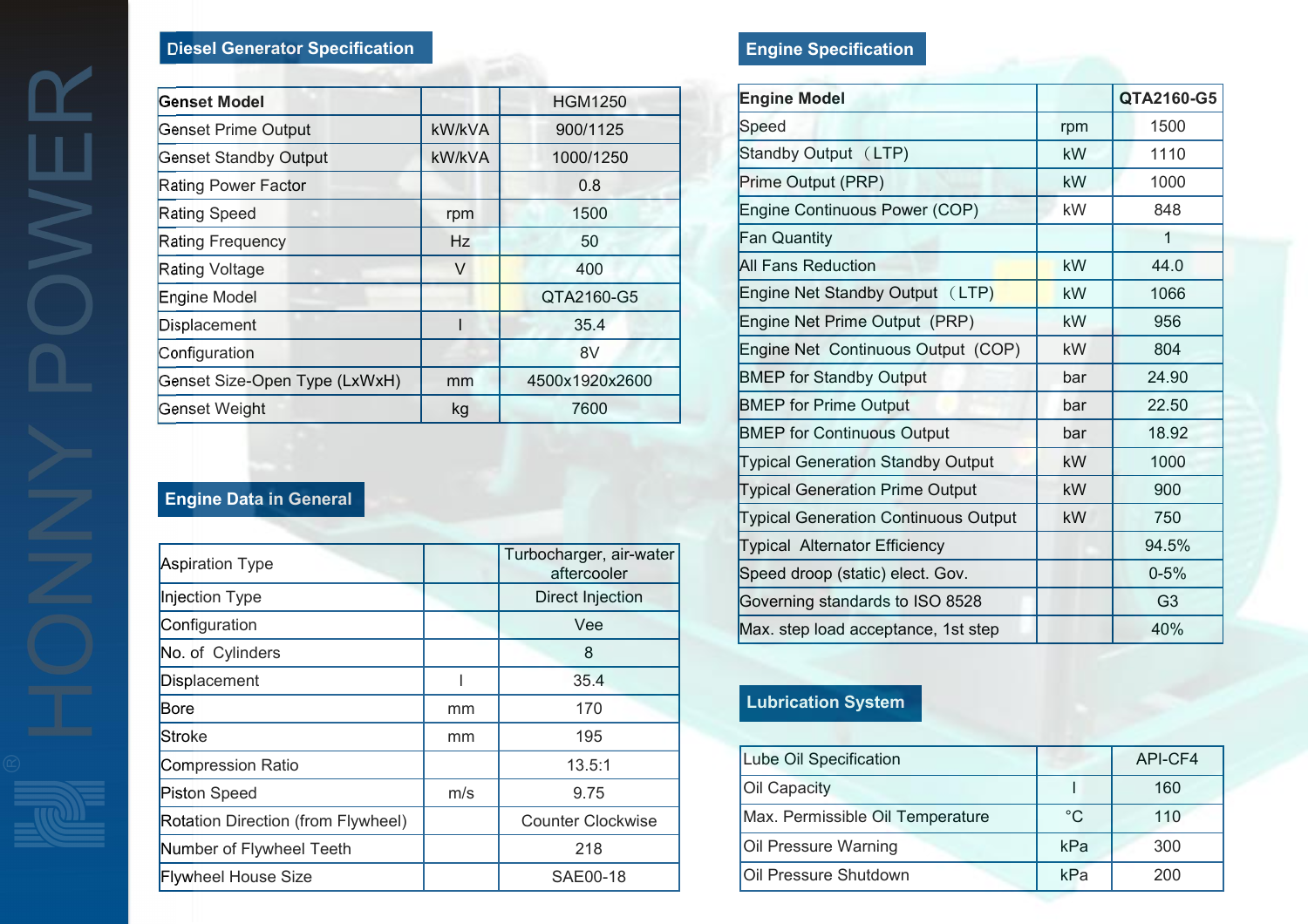## **Electrical System**

| <b>Charging Alternator Voltage</b>  |    | 28      | Coola |
|-------------------------------------|----|---------|-------|
| <b>Charging Alternator Capacity</b> | A  | 55      | Max.  |
| <b>Starting Voltage</b>             |    | 24      | Max.  |
| <b>Starting Motor Capacity</b>      | kW |         | Max.  |
| Minimum Battery Capacity (Ref.      | Ah | $2*120$ | Thern |
| Varta brand)                        |    |         | Radia |

# **Fuel System**

|                                               | Heat                       |  |
|-----------------------------------------------|----------------------------|--|
| Governor Type                                 | Electrical                 |  |
| prime<br>Output at genset<br>Engine<br>output | Heat<br><b>KW</b><br>72    |  |
| Fuel Consumption at 25% of PRP                | 1/h<br>121<br>Alte         |  |
| Fuel Consumption at 50% of PRP                | 1/h<br>172                 |  |
| Fuel Consumption at 75% of PRP                | Gen<br>1/h<br>227<br>Volta |  |
| Fuel Consumption at 100% of PRP               | 1/h<br>190<br>Rati         |  |

## **Intake & Exhaust System**

| <b>Combustion Air Consumption</b>  | m <sup>3</sup> /min | 111           | Duty             |
|------------------------------------|---------------------|---------------|------------------|
| Max. Intake Restriction            | <b>KPa</b>          | $\mathcal{P}$ | <b>Bearir</b>    |
| <b>Exhaust Temperature (Before</b> | $^{\circ}C$         | 670           | Insula           |
| Turbo)                             |                     |               | Rise 1           |
| Exhaust Temperature (After Turbo)  | $^{\circ}C$         | 560           | Enclo:           |
| Max. Exhaust Back Pressure         | Kpa                 | $\mathcal{P}$ |                  |
|                                    |                     |               | Over:            |
| <b>Exhaust Gas Flow</b>            | m <sup>3</sup> /min | 278           | Excita           |
| <b>Turbo Bellows Diameter</b>      | mm                  | <b>DN250</b>  | AVR <sub>I</sub> |
| <b>Exhaust Flange Diameter</b>     | mm                  | <b>DN250</b>  | Poles            |
|                                    |                     |               |                  |

# **Cooling System**

| <b>Coolant Capacity for Engine</b>  |                     | 70   |
|-------------------------------------|---------------------|------|
| Max. Permissible Temperature        | $^{\circ}C$         | 90   |
| Max. Coolant Warning Temperature    | $^{\circ}C$         | 95   |
| Max. Coolant Shutdown Temperature   | $^{\circ}C$         | 98   |
| <b>Thermostat Open Temperature</b>  | $^{\circ}C$         | 71   |
| <b>Radiator Cooling Flow</b>        | m <sup>3</sup> /min | 1420 |
| Flow of Cylinder liner Coolant pump | $m^3/h$             | 48   |
| Flow of aftercooler Coolant pump    | $m^3/h$             | 45   |
| Heat dissipation (engine radiator)  | <b>kW</b>           | 408  |
| Heat dissipation (CAC)              | <b>kW</b>           | 195  |
| Heat dissipation (convection)       | kW                  | 69   |

# **Alternator Specification**

| <b>Generator Model</b>         |           | GP1138-4P      |
|--------------------------------|-----------|----------------|
| <b>Voltage of Genset</b>       | $\vee$    | 400            |
| <b>Rating Speed</b>            | rpm       | 1500           |
| Frequency                      | <b>Hz</b> | 50             |
| Capacity @ 0.8PF, H Rise Class | kW        | 910            |
| Efficiency @ 0.8PF             | $\%$      | 94.5           |
| Duty                           |           | S <sub>1</sub> |
| <b>Bearing</b>                 |           | Single         |
| Insulation                     |           | H              |
| <b>Rise Temperature</b>        |           | H              |
| Enclosure                      |           | IP23           |
| Over Speed                     | rpm       | 2250           |
| <b>Excitation System</b>       |           | <b>AVR</b>     |
| <b>AVR Model</b>               |           | MX341          |
| Poles                          |           | 4              |
|                                |           |                |